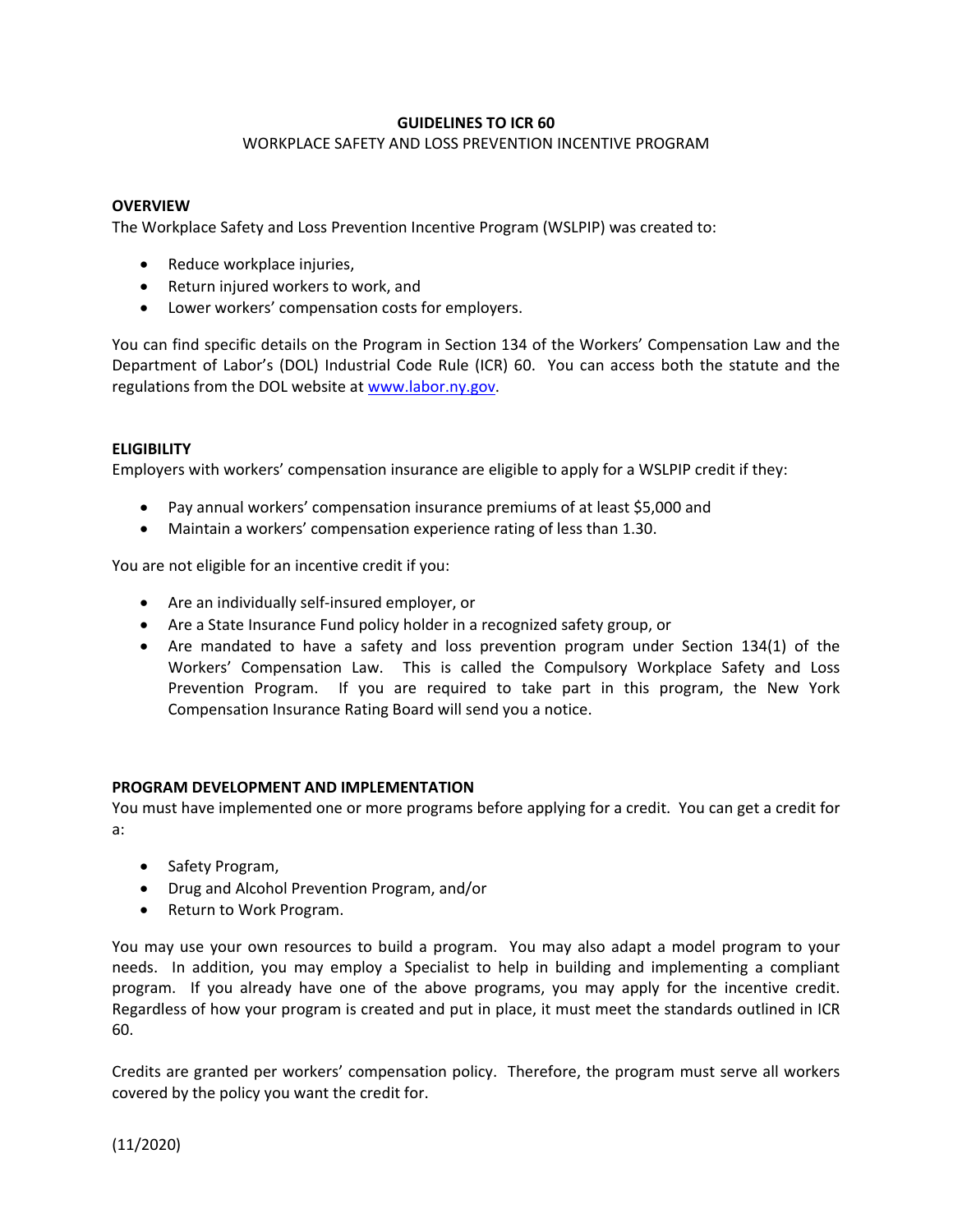### **REQUESTING AN EVALUATION**

You must put your WSLPIP into practice. Then, the program(s) must undergo an evaluation. This takes place before you can apply for the incentive. If you have more than one WSLPIP, all programs can be evaluated at one time. An evaluation must be done by a certified Specialist. A list of certified Specialists is available at www.labor.ny.gov/wslpip.html.

The Specialist will complete an Evaluation Report, which they submit to you. You must send a copy of the Evaluation Report to the DOL with your incentive application. Private Specialists set their own fees.

## **APPLYING FOR THE INCENTIVE**

Complete the WSLPIP Application for Approval (SH 927). Incentive credits are granted per workers' compensation policy. If your business is covered by more than one policy, you must submit an application for each policy for which you want a credit. You will not get a credit for a policy if you have not submitted an application for that policy. This is true even if your program serves employees covered by that policy.

You must submit the application form with:

- The Specialist's Evaluation Report,
- A copy of the final and operative program plan and associated documents, and
- A description of how the program was put into practice.

The application is due no later than 120 days prior to your annual workers' compensation policy renewal date. You must send a copy of the application to your insurer when you apply.

### **THE CERTIFICATE OF APPROVAL**

Once DOL approves your application, DOL will send you a Certificate of Approval. You will get a certificate for each program. The approval period is three years and begins on the first day of the next policy period. This is the next policy period after the issue date of the certificate

### **NOTIFICATION REQUIREMENTS**

You must send a copy of the Certificate(s) of Approval to your insurer. Do this in a timely manner. If you fail to send the copies, you will not get your incentive credit. You must also post copies of the certificate(s) in each location covered by the workers' compensation policy.

### **ANNUAL REPORT**

You must submit an Annual WSLPIP Report to get the incentive credit in the second and third year of the three-year approval period. This report is due by 90 days after the annual policy renewal date. This date will fall at the beginning of years two and three of the approval period. Submit the report each year.

DOL will review your Annual WSLPIP Report. Once it is approved, DOL will send you a notice of review and approval. You must send a copy of this notice to your insurer. Do this in a timely manner.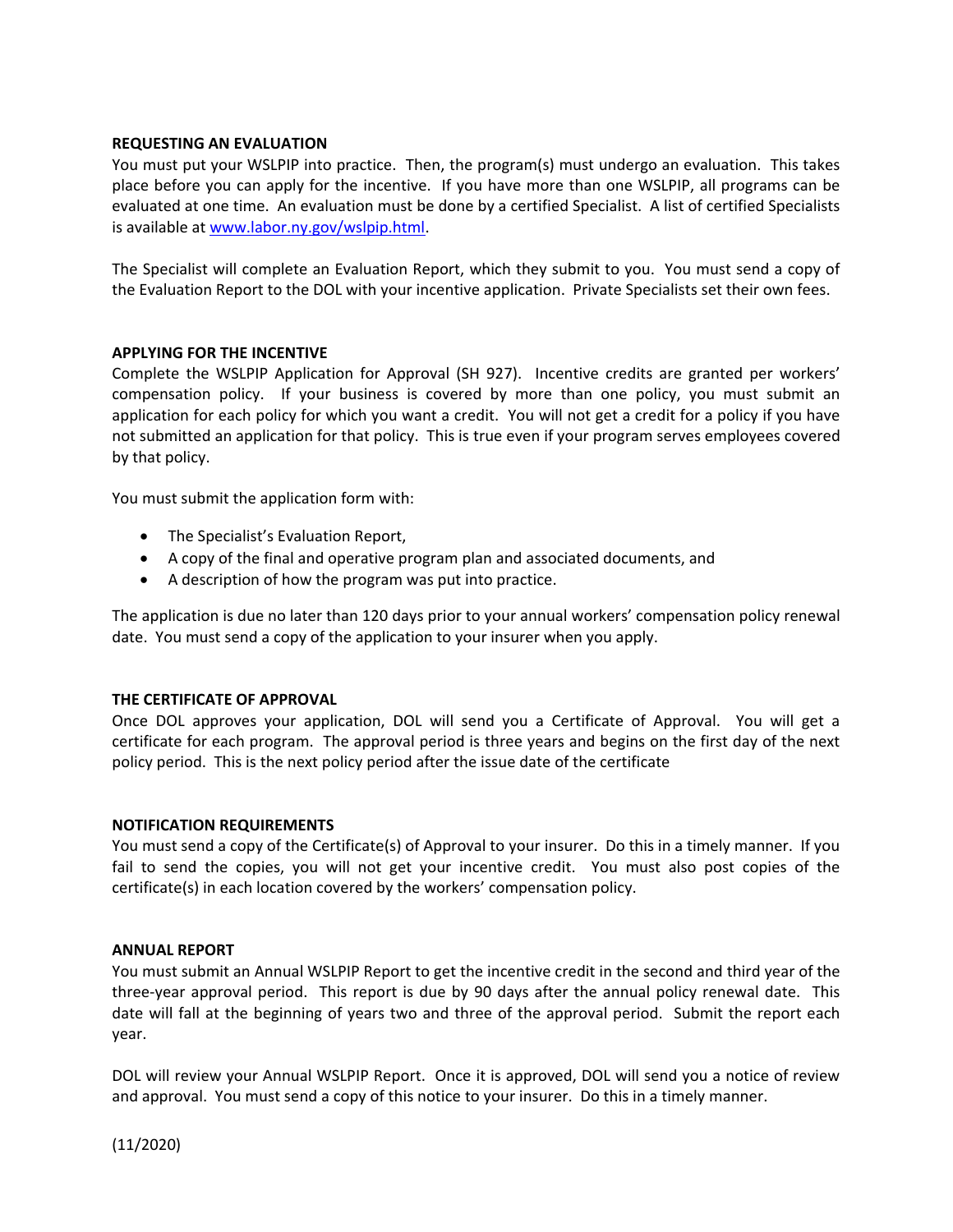### **RENEWAL**

You can renew your incentive credit for additional three-year approval periods. Do this by submitting a renewal application. This is due at the end of your current three-year approval period. Apply for renewal no later than 90 days before your annual policy renewal date.

The renewal application must include an Annual WSLPIP Report. Complete this report using data from the first six months of the third year of the current approval period. Send a copy of the renewal application to your insurer at the time you apply.

Once DOL approves your application, DOL will send you a Certificate of Approval. You will get a certificate for each program. You must send a copy of the Certificate(s) of Approval to your insurer. Do this in a timely manner. Your incentive credit will not be applied if you fail to send the copies.

Renewals are approved for a three-year period. You must follow the Annual WSLPIP Report process above to continue to get the credit for the second and third year of the renewal approval period.

#### **MONITORING**

DOL has the responsibility to monitor any approved program. Monitoring may include:

- Responding to complaints,
- Site visits,
- Discussions with employee representatives, and
- Review of records and documents.

If DOL finds that your program is not in compliance with ICR 60, we will send you a notice. The notice will tell you what needs to be changed. DOL may take adverse action if it finds that you have failed to implement and/or maintain a compliant program. Incentives may be denied, revoked, or suspended. You can avoid adverse action by showing that any deficiencies listed on your notice have been corrected. You can also provide a suitable plan for correcting the deficiencies. If you submit a correction plan to DOL, it must be sent within 30 days of the notice. If you disagree with DOL's finding of non-compliance, you may appeal under Article 78 of the civil practice law and rules.